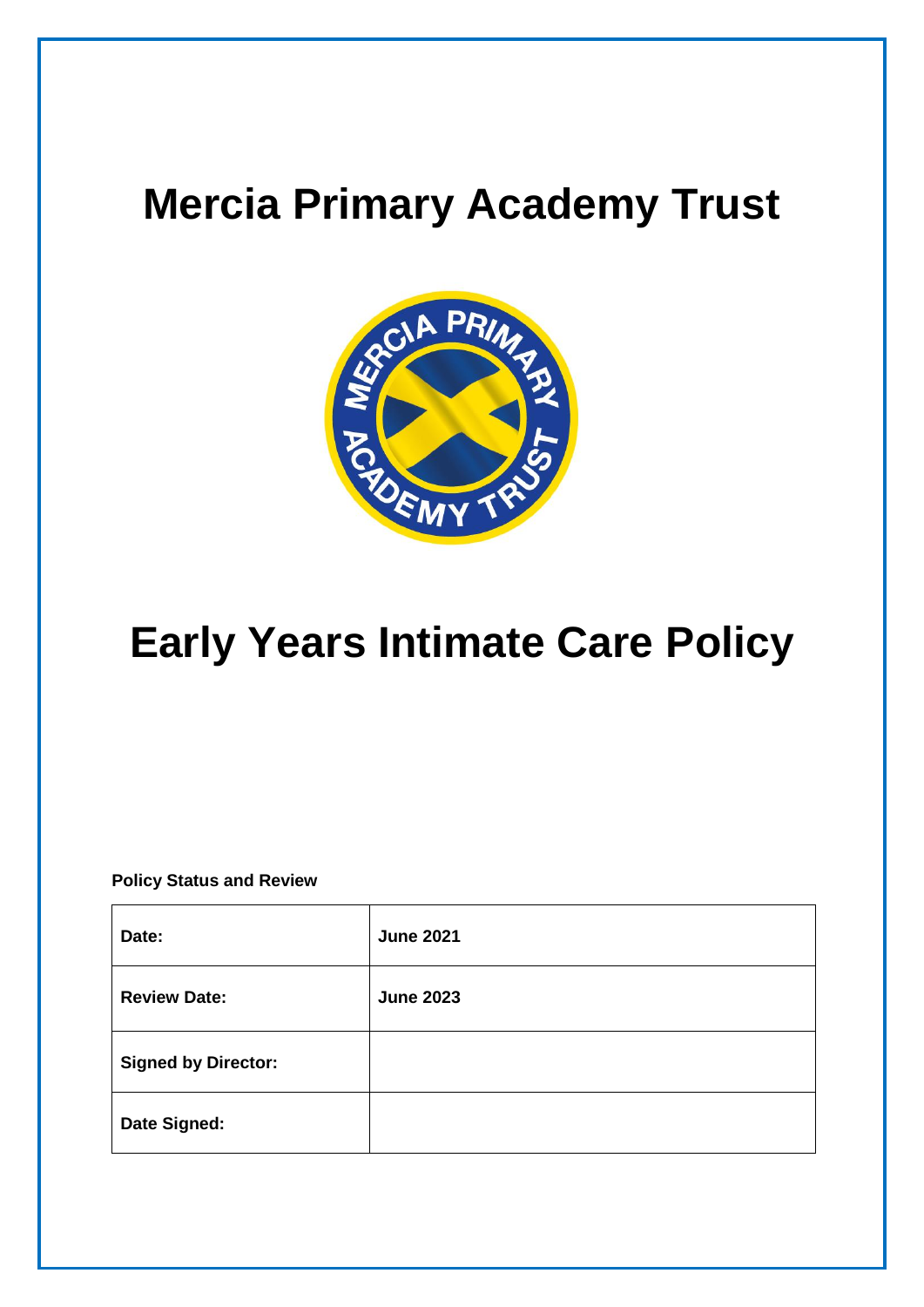#### **Statement of Intent**

This policy has been devised to support pupils who enter the Early Years (Pre – School, Nursery and Reception) who are not toilet trained, as well as pupils who have medical needs that mean they are required to wear a nappy.MPAT schools are inclusive and as such we admit children who are not fully toilet trained.

## **Responsibilities**

- The Governing Body has overall responsibility for the implementation of the Early Years Intimate Care Policy of MPAT Schools.
- The Governing Body has overall responsibility for ensuring that the physical Early Years Intimate Care Policy, as written, does not discriminate on any grounds, including but not limited to: ethnicity/national origin, culture, religion, gender, disability or sexual orientation.
- The Governing Body has responsibility for handling complaints regarding this policy as outlined in the Mercia Primary Academy Trust complaints and compliments policy.
- The Early Years Coordinator will be responsible for the day-to-day implementation and management of the Early Years Intimate Care Policy of MPAT schools.
- Staff, including teachers, support staff and volunteers, will be responsible for following the Early Years Intimate Care Policy.

#### **General Principles**

- MPAT schools are not responsible for toilet training in the Early Years. However, we will support parents with this task and support good practice.
- MPAT schools are not responsible for providing disposable nappies, wipes or creams. Parents are required to provide these each day where necessary.
- Early Years (Pre school and Reception) support staff will change the pupil's nappy and wet or soiled clothing.
- Parents are required to provide spare clothing, even if their child is toilet trained, in case of accidents.
- Parents should change their child at the latest possible time before bringing them to the MPAT schools.
- Nappy changes will be recorded.
- If a pupil, known to be toilet trained, begins having accidents on a regular basis, parents will be informed.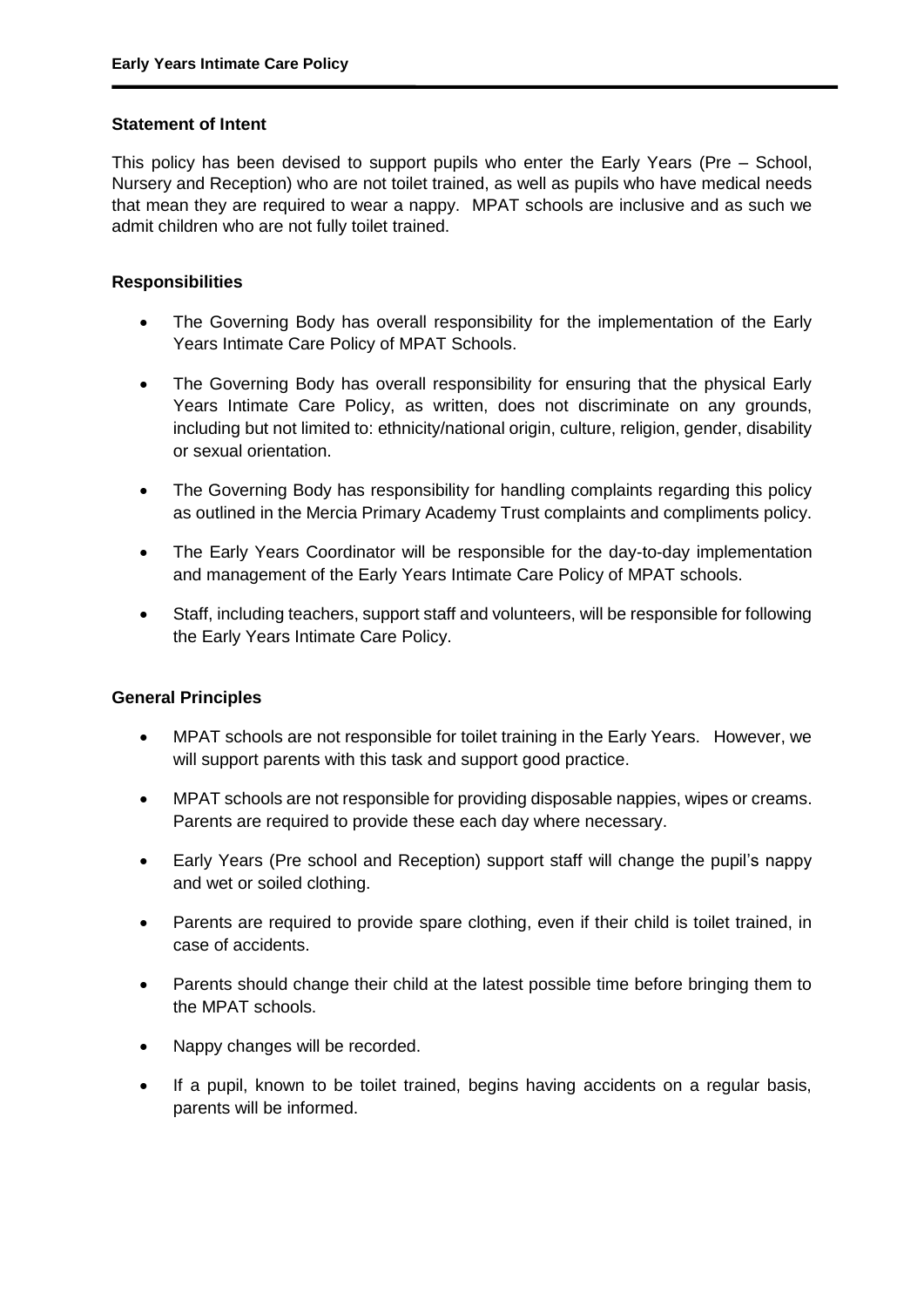#### **Health and Hygiene**

- To prevent the spread of infection, staff will wear disposable gloves and aprons when dealing with a toileting incident – Please see Infection Control Policy due to Covid 19.
- The changing area will be cleaned after use.
- Children will be changed in Nursery toilets. A changing table, mat and additional wipes are available in the changing area.
- Hot water and liquid soap are available to wash hands as soon as the task is completed.
- Paper towels are available for drying hands.
- Soiled nappies will be placed in a nappy sack and put in a dedicated nappy disposal bin.

## **Safeguarding**

- Should marks, bruises or injuries be found on a child when changing their nappy, staff members are required to follow the Safeguarding Policy and report it to the Safeguarding Officer.
- Further details can be found in the Safeguarding Policy.

## **Health conditions**

 If a pupil requires cream to be administered, this will be dealt with under MPAT schools Supporting Pupils with Medical Conditions Policy but the general principle is that parents must sign the Personal/Intimate Care and Toileting Parental Consent (below) for the administering of intimate medicines, including creams.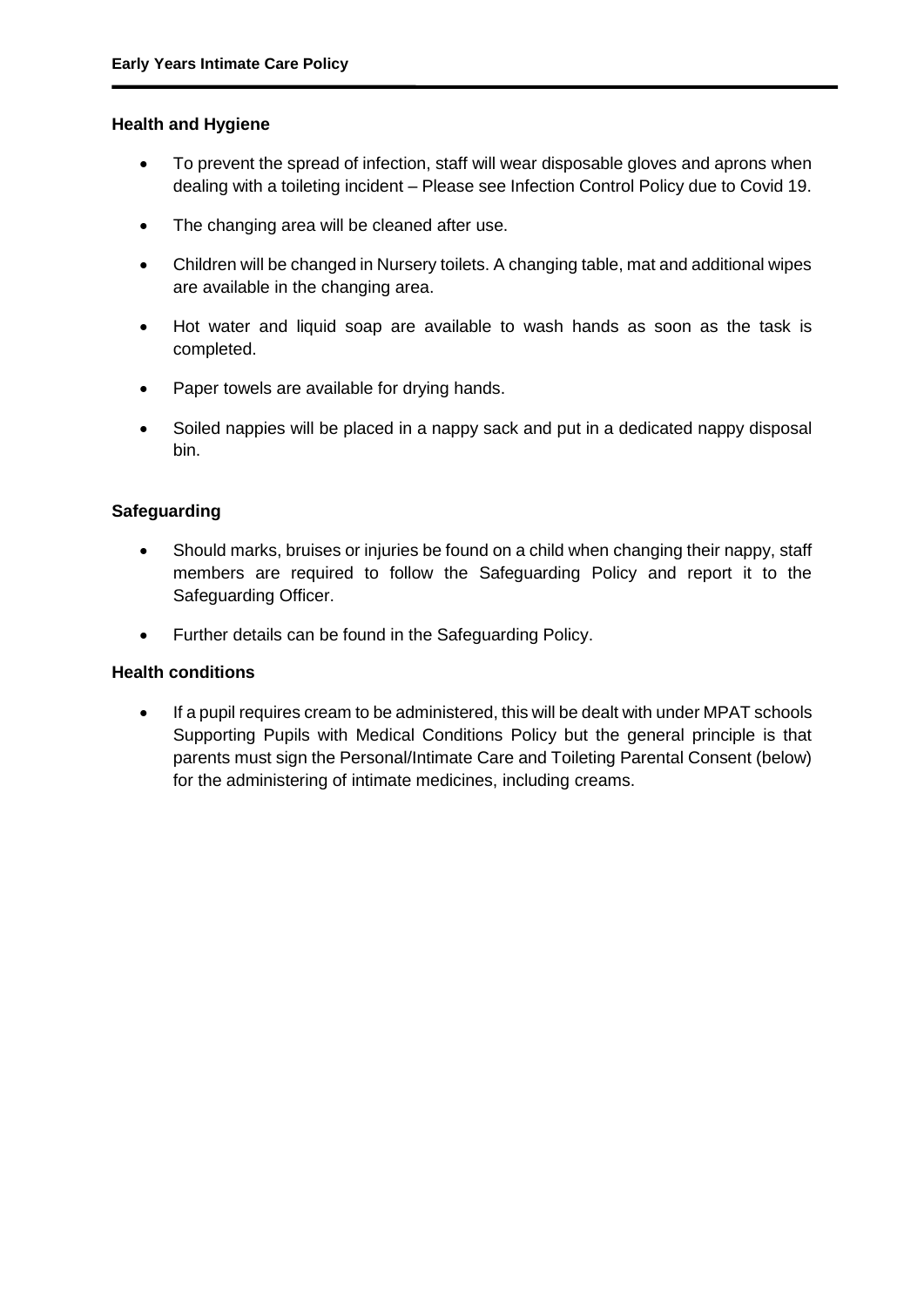This information can be made available in a range of formats and languages, including Braille and large print. If this would be useful to you or someone you know, please contact your Directorate HR Unit.

*A signed copy of this document is available from the office.*

# **Version Control**

| <b>Version</b> | <b>Date</b><br><b>Approved</b> | <b>Changes</b>                                          | <b>Reasons for</b><br><b>Alterations</b> |
|----------------|--------------------------------|---------------------------------------------------------|------------------------------------------|
|                | 07.12.2016                     | No changes.                                             |                                          |
|                | <b>July 2018</b>               | No Changes                                              |                                          |
|                | 4/11/19                        | Lark Hall changed to MPAT throughout<br>document        |                                          |
|                | 07/10/20                       | Made reference to infection control policy<br>for Covid |                                          |
|                | 6.12.2020                      | Added table to changing resources.                      | Updated resource<br>M Booth              |
|                | 24.03.2021                     | Added a range of different formats.                     | Accessibility. C Cullen                  |